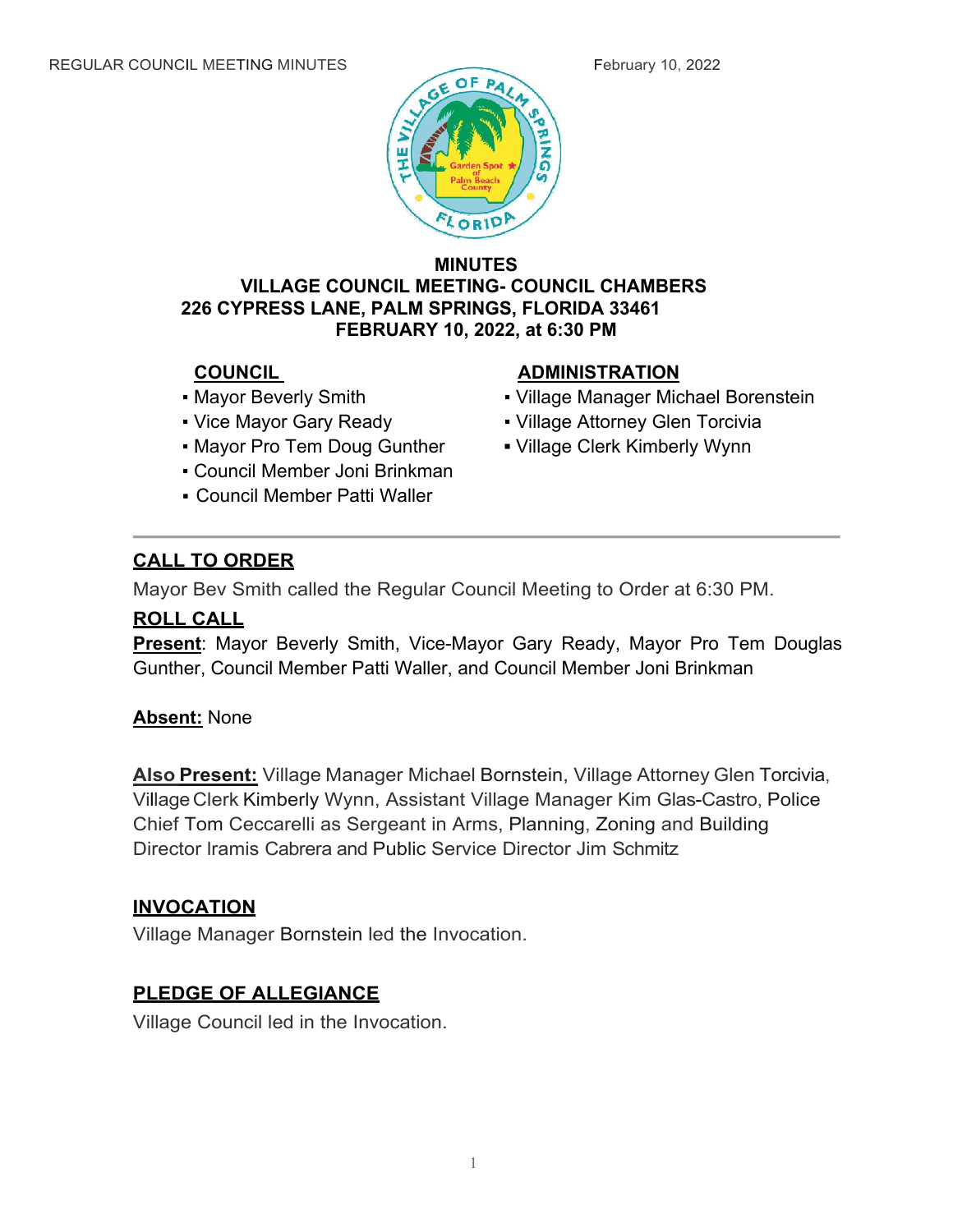# **ADDITIONS, DELETIONS OR MODIFICATIONS, AND APPROVAL OF AGENDA**

There were no requested changes to the Agenda.

Council Member Brinkman made a motion to approve the Agenda as presented, it was seconded by Mayor Pro Tem Gunther.

# **CONSENT AGENDA**

Mayor Smith offered the public an opportunity to speak on the Consent Agenda; there were no comments.

Mayor Pro Tem Gunther made a motion to Approve the Consent Agenda, it was seconded by Council Member Waller. The motion carried 5-0.

1. **Approve a lnterlocal Agreement with Palm Beach County for the Transfer of Seven (7) Drainage Easements - Lakewood Gardens Area**

Staff: Kimberly Glas-Castro, Assistant Village Manager

**SUMMARY:** Palm Beach County's Engineering Department is requesting to transfer seven (7) drainage easements located in the Lakewood Gardens area, west of Kirk Road, to the Village for ownership and maintenance responsibility. The predominantly residential area was annexed to the village limits in 2014. The subject drainage easements provide stormwater facilities to protect properties within the Village limits; therefore, the County desires to transfer its public interest in these easements to the Village.

The seven (7) proposed transfers were easements dedicated to Palm Beach County through individually recorded drainage easements in 1966, 1967, and 1981. Enclave interlocal agreements approved by the Village and County in 2014 included the transfer of public rights-of-way and easements dedicated via plat but did not include the transfer of interests dedicated to separate recorded (easement) instruments.

The seven (7) easements that are proposed to be conveyed/transferred to the Village are as follows:

# **Drainage Easement# 204**

Recorded at ORB 1590, Page 204 in 1967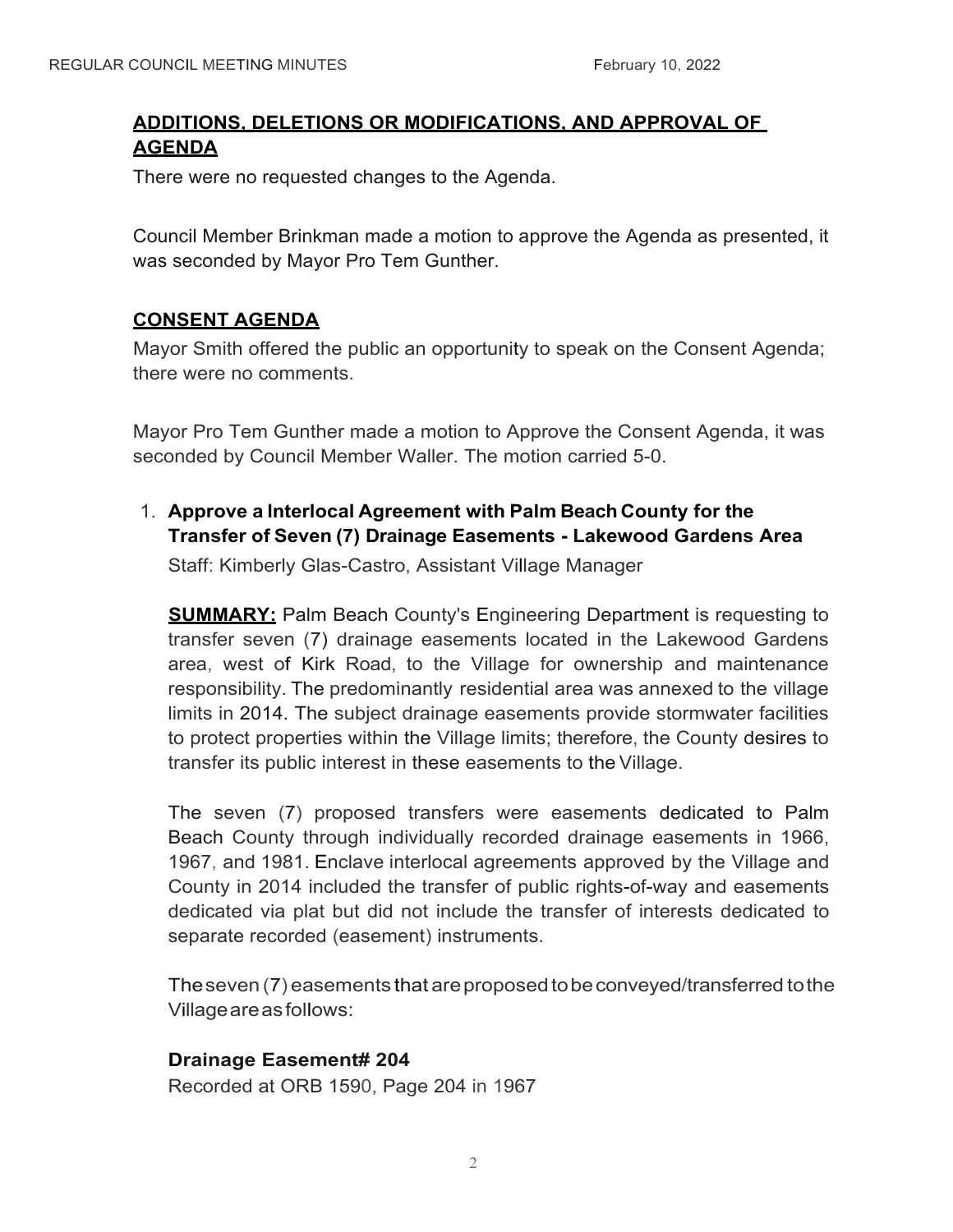Improvements: 1) Ditch running between Lakewood Road and ditch behind Home Depot, and 2) Ditch along the western and southern perimeter of Duthie Freeman commercial condominium (Note: partial release to Southern Bell in 1974)

## **Drainage Easement# 205**

Recorded at ORB 1590, Page 205 in 1967

Improvements: Catch Basin that serves as an outfall for Home Depot and the Post Office

## **Drainage Easement# 206**

Recorded at ORB 1590, Page 206 in 1967 Improvements: Drainage Pipe in the rear of Home Depot property (cleaned and camera-ed by PBC Engineering in March 2021)

## **Drainage Easement# 207**

Recorded at ORB 1590, Page 207 in 1967 Improvements: Ditch in the rear of Patio Court Townhomes and Lakewood Apartments (aka Lego project)

## **Drainage Easement# 208**

Recorded at ORB 1590, Page 208 in 1966 Improvements: 1) Ditch east of Laurette Lane/April Avenue that outfalls to L-11 Canal, and 2) swale at the western terminus of Luzon Avenue

## **Drainage Easement# 216**

Recorded at ORB 1561, Page 216 in 1967 Improvements: Swale running north-south behind houses on 42nd Avenue South and Kenyon Road

## **Drainage Easement# 1518**

Recorded at ORB 3502, Page 1520 in 1981 Improvements: Swale running east-west between houses on 42nd Avenue South

If approved by the Village Council, the Palm Beach County Board of County Commissioners' consideration of the proposed interlocal agreement is anticipated on March 24, 2022.

The proposed lnterlocal Agreement was prepared by Palm Beach County and reviewed by the Assistant Village Manager, Village Attorney, and Public Works Director.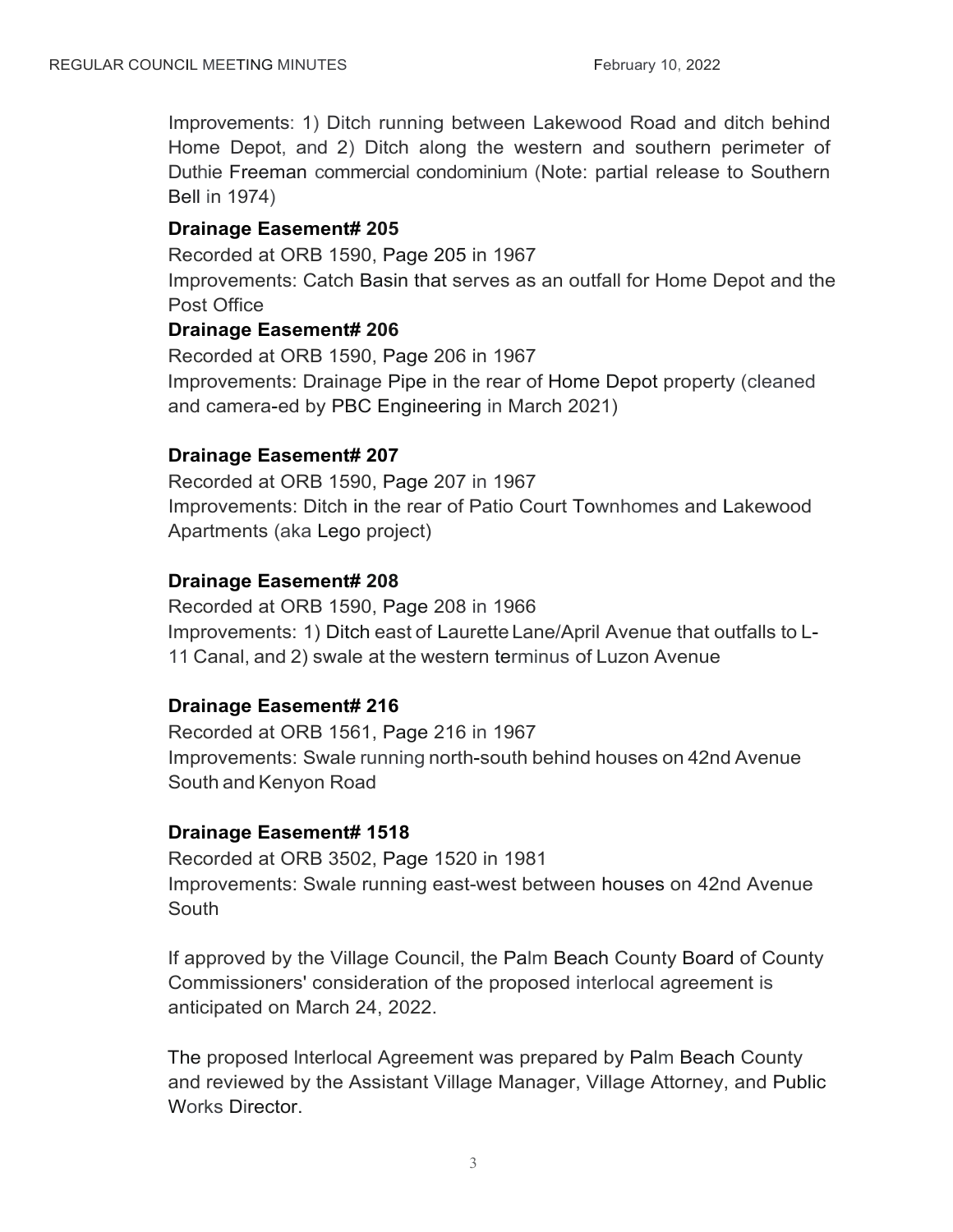Note: Annexations in the subject area were approved by the Village Council through Ordinance No. 2014-07, Ordinance No. 2014-15, Ordinance No. 2014-25, Ordinance No. 2014-31, and also Resolution No. 2014-22, Resolution No. 2014-38, Resolution No. 2014-54, and Resolution No. 2014- 62 (enclave interlocal agreements).

## Fiscal Impact:

The Village will be assuming maintenance responsibility for the stormwater facilities within the easements, which include ditches, swales, and underground pipes.

Maintenance costs associated with these areas will be included in the landscape/facility maintenance contracts or Village maintenance schedules and included in annual operational budgets.

# 2. **Approve Professional Services Agreements - 3rd Amendment - Term Extension – Keshavarz & Associates, Calvin Giordano & Associates, Engenuity Group, Eckler Engineering**

Staff: Kimberly Glas-Castro, Assistant Village Manager

**SUMMARY:** On December 16, 2015, the Village issued a Request for Qualifications (RFQ) for Professional Engineering, Architectural, and Surveying Consulting Services (RFQ 2016-002) under the Consultants Competitive Negotiation Act (CCNA) - Section 287.55, Florida Statutes.

As a result, on March 10, 2016, the Village selected four (4) firms to provide design and construction management services for water, wastewater, infrastructure, facilities, general engineering services, plat, and plan review services, and building design/review services.

- Keshavarz & Associates
- Calvin Giordano & Associates, Inc.
- Engenuity Group, Inc.
- Eckler Engineering, Inc.

On May 12, 2016, the First Amendment to each Professional Services Agreement was approved to clarify the terms and fees for each of the proposed engineering firms. The term of the agreement was clarified to coincide with the term that was outlined in RFQ No. 2016-002 - an initial term of five (5) years from the date of the agreement with the option, upon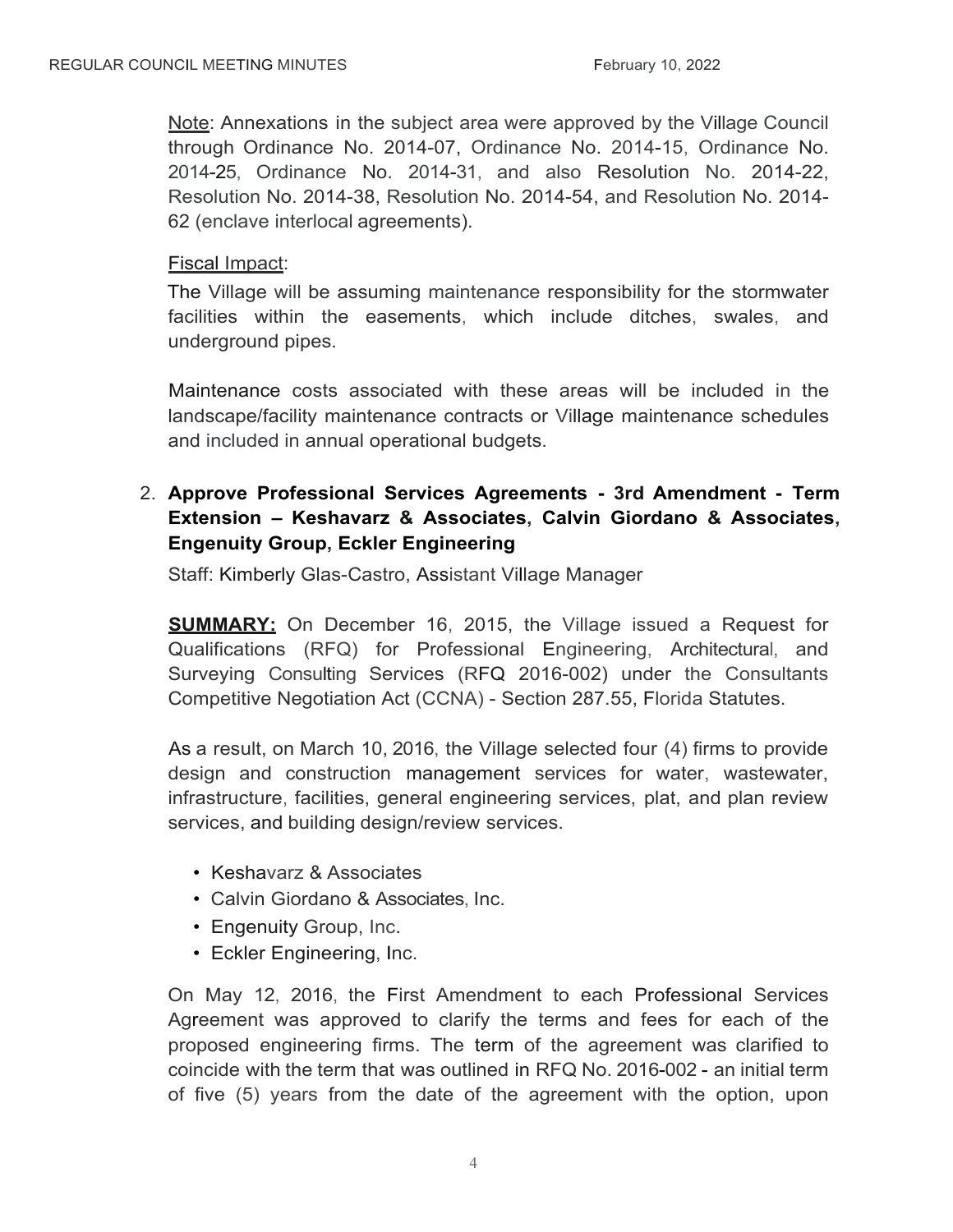approval by both parties, to renew for three (3), one-year periods.

The initial five-year term expired in 2021, and the Second Amendment to the Agreement was approved on March 11, 2021, to provide the first, one (1) year renewal in consideration of the ongoing Task Orders that we have with each firm. Staff proposes a second, one (1) year renewal. If approved, the Professional Services Agreement for three (3) of the four (4) engineering firms would be extended until March 11, 2023, and one (Keshavarz) would be extended until March 24, 2023, with the ability for each to be renewed for one (1) additional one-year term.

The proposed 3rd Amendment was prepared by the Village Attorney and reviewed by the Assistant Village Manager, Planning, Zoning, and Building Director, Interim Public Service Administrator, and the Finance Director.

Fiscal Impact:

The proposed request does not have a fiscal impact on the Village.

## **End of Consent Agenda**

## **PRESENTATIONS**

Mayor Smith noted there were no presentations.

## **PUBLIC COMMENT**

Mayor Smith offered the public an opportunity to speak.

a) **Richard Hughes, 1840 Richard Lane, Palm Springs** Mr. Hughes stated he had lived in the Village for forty-five (45) years and serves on the P&Z Board. He did not support garages being inspected getting them counted as parking. He did not support a nuisance ordinance where the Village inspects garages. He discussed the acceptance of certain conditions, the Planning & Zoning Board. He commented on the beauty of Foxtail Park. He does not want us to pour concrete all over the village and not have this considered for density.

## **REGULAR AGENDA**

None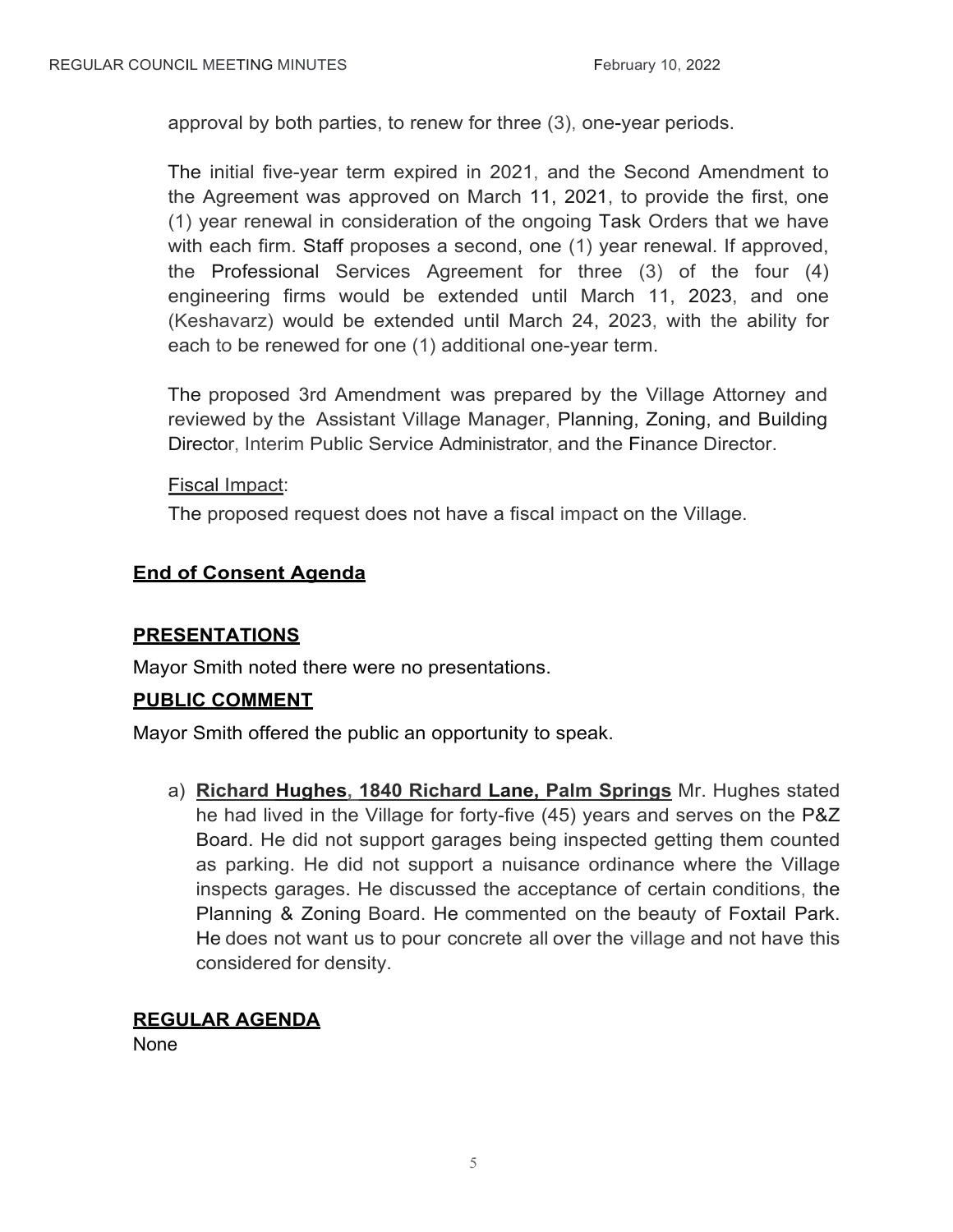## **PUBLIC HEARINGS**

3. Resolution No. 2022-03 - Site Development Plan Amendment (SPR22-02) - 7-Eleven, Inc. - 1730 South Military Trail *(Quasi-Judicial Hearing)* Staff: lramis Cabrera, PZB Director

Paul Mazzillo, agent for the owner, 7-Eleven Inc., requests a Site Development Plan Amendment (SPR22-02) for the Commercial General property located at 1730 South Military Trail. The applicant proposes to reconfigure the landscape buffer along frontage (western and southern) portions of the property due to right-of-way condemnation by the Florida Department of Transportation (FDOT).

FDOT proposes to make intersection improvements to State Road 809 (South Military Trail) and State Road 882 (Forest Hill Boulevard), which necessitates widening both roadways with the approach and departure from the intersection. The widening project resulted in the state taking 2,271 square feet along the entire length of the property's western and southern frontage. The taking will impact the property, causing a loss of the width in the planting area adjacent to the right-of-way.

Note: Currently, the 0.871-acre property is being developed with a 3,650 square-foot commercial building, fifteen (15) parking spaces, and twelve (12) fuel stations, and there are no plans to modify these improvements.

The applicant proposes reducing the width of the landscape buffer as a remedial action for the loss of the property and to minimize the negative impact. The proposed plan will re-accommodate the right-of-way landscaped buffers.

The Planning & Zoning Board approved during their regular meeting on December 14, 2021, one variance requested (PSV22-01) from the Village Code (relief from Sec 34-162(b)(5)), to allow an irregular landscape buffer along the west and south sides adjacent to Military Trail and Forest Hill Boulevard respectively, with a minimum width of 7' rather than 15' minimum required.

The Planning, Zoning & Building Staff does not object to the applicant's request and recommends conditional approval to facilitate the reconfiguration of the landscape buffer as a result of the state condemnation.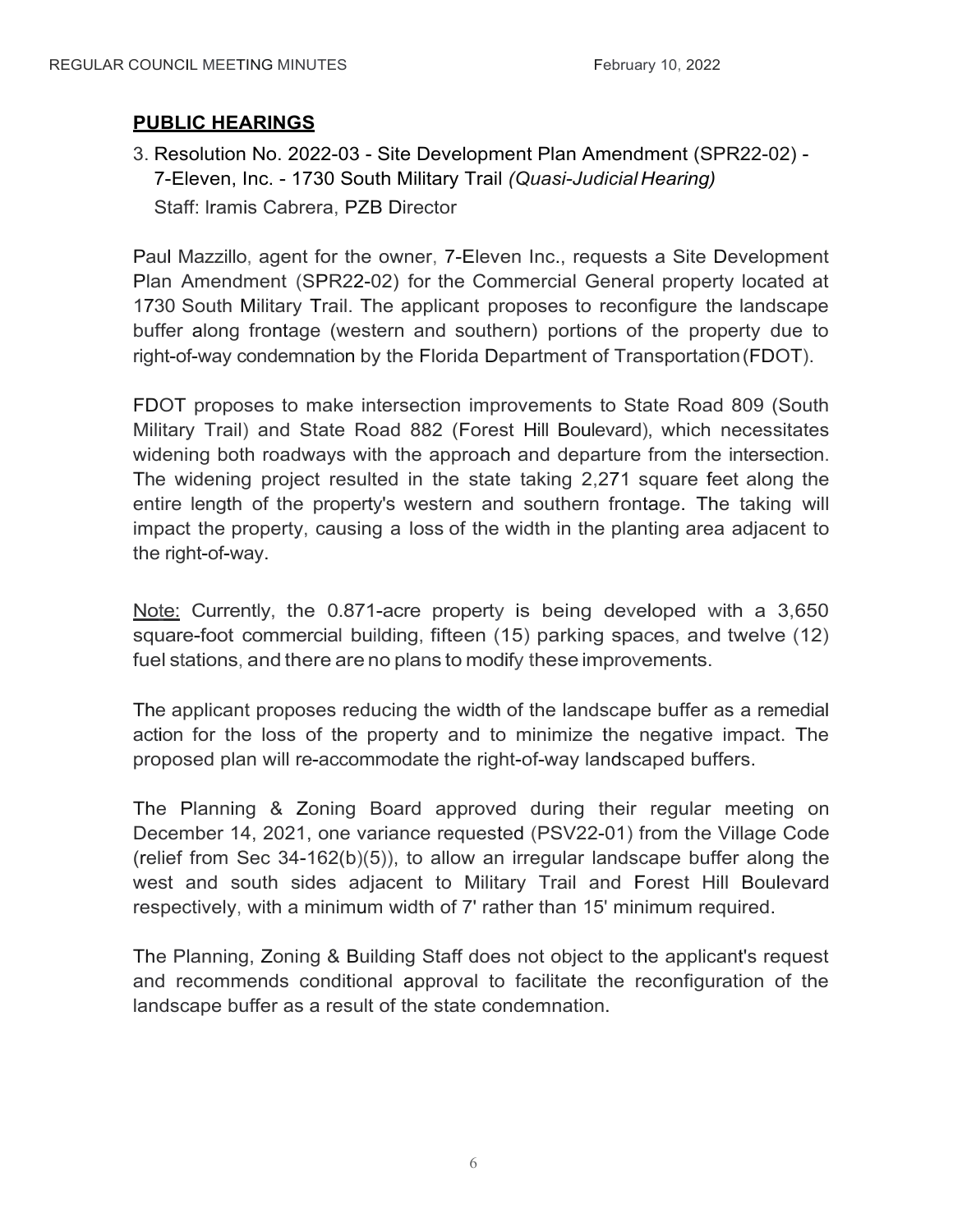### Fiscal Impact:

The proposed modification to the project is not expected to have a fiscal impact on the Village.

Mayor Smith asked the Council to disclose their ex parte communication. The Village Clerk, Ms. Wynn swore in the Applicant/ Engineer on the Project, Mr. Paul Mazzilo and staff.

Ms. Cabrera presented a summary of the project into the record. Although Mr. Mazillo was present for questions, he did not have a presentation to add.

Mayor Smith offered the public and Council an opportunity to speak. Council Member Brinkman commented about the consistency of the Florida Department of Transportation (FDOT) and rights-of-ways (R-O-W) with the project. Discussion ensued between Mr. Mazzilo about FDOT taking R-O-Ws and the process. Village Attorney Torcivia read the title of the caption into the record.

Vice-Mayor Ready made a motion to approve Resolution No. 2022-03. Council Member Waller seconded the said motion. The motion carried 5-0.

4. Ordinance No. 2022-01 - Village Code Amendment - Chapter 58 - Purchasing Code *(Second Reading)*

Staff: Kimberly Wynn, Village Clerk

**Summary:** The Finance Department requests an amendment to the Village Code of Ordinances Chapter 58 - Purchasing Code. The primary changes proposed are to the purchasing thresholds, competitive selection requirements, and the assignation of a Procurement Official:

## • **Section 58-4 (b)**

Increase the Department Head's purchasing authority from \$5,000 to \$7,500. Increase the amount requiring three (3) quotes from \$3,000 to \$5,000.

## • **Section 58-4 (c)**

Increases the Village Manager's purchasing authority from \$25,000 to \$35,000.

## • **Section 58-4 (d)**

Increase the amount that requires a competitive selection from \$25,000 to \$35,000.

The cost of goods and services has increased dramatically. Increasing the thresholds enables Village staff to continue efficient operations.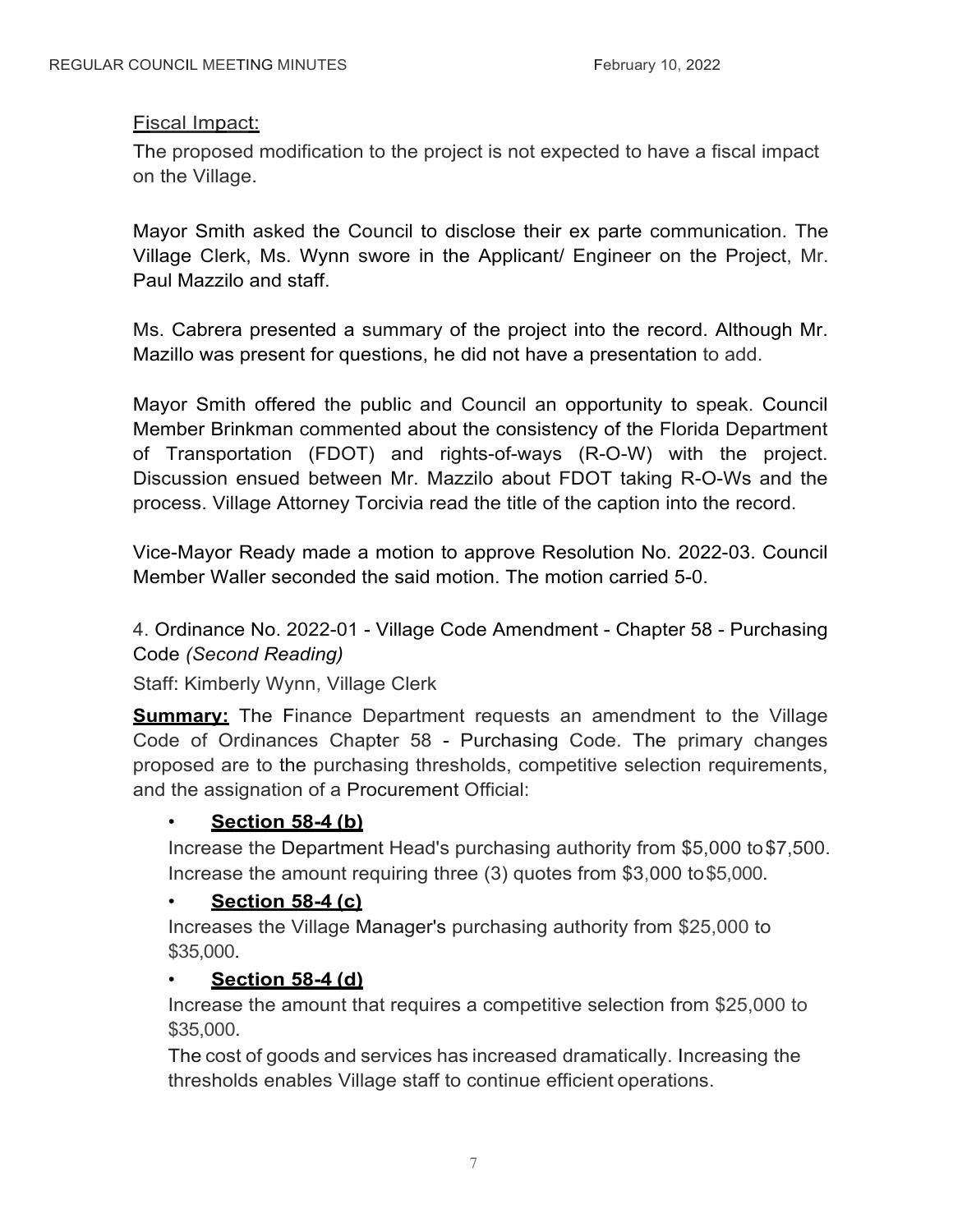## • **Section 58-5**

 Competitive selection purchase requirements have changed to recognize the new \$35,000 threshold.

The language has changed to add the newly created Procurement Official position in place of the CFO.

Ordinance No. 2022-01 was prepared by the Village Clerk and reviewed by the Village Attorney, Assistant Village Manager, and Finance Director. The proposed ordinance was approved on the 1st reading by the Village Council on January 13, 2022. It is presented for the 2nd and final reading.

### Fiscal Impact:

The intent of the proposed changes to the Purchasing Code is to recognize the addition of a procurement official and to increase the purchasing thresholds to enable a more efficient and effective purchasing process. The fiscal impact is not measurable in dollars and cents but there will be cost savings in time and efficient use of staff resources.

Village Clerk Wynn read the statement of advertisement into the record. Ordinance No. 2022- 01 was advertised in the LWH on February 3, 2022. Mrs. Morse stated that the staff's presentation was given during First Reading, January 13, 2022. There were no additional changes.

Mayor Smith gave the public, and the Council, an opportunity to comment about Ordinance No. 2022-01. There were no additional comments. Village Attorney Torcivia read the title of the caption into the record.

Vice-Mayor Ready made a motion to approve Ordinance No. 2022-02. Council Member Waller seconded the motion. There was a roll call vote as follows Vice Mayor Ready –Yes; Mayor Pro Tem Gunther—Yes; Council Member Waller—Yes; Council Member Brinkman—Yes; and Mayor Smith— Yes. Said motion carried 5-0.

## **ACTIONS AND REPORTS**

There were no Actions and Reports.